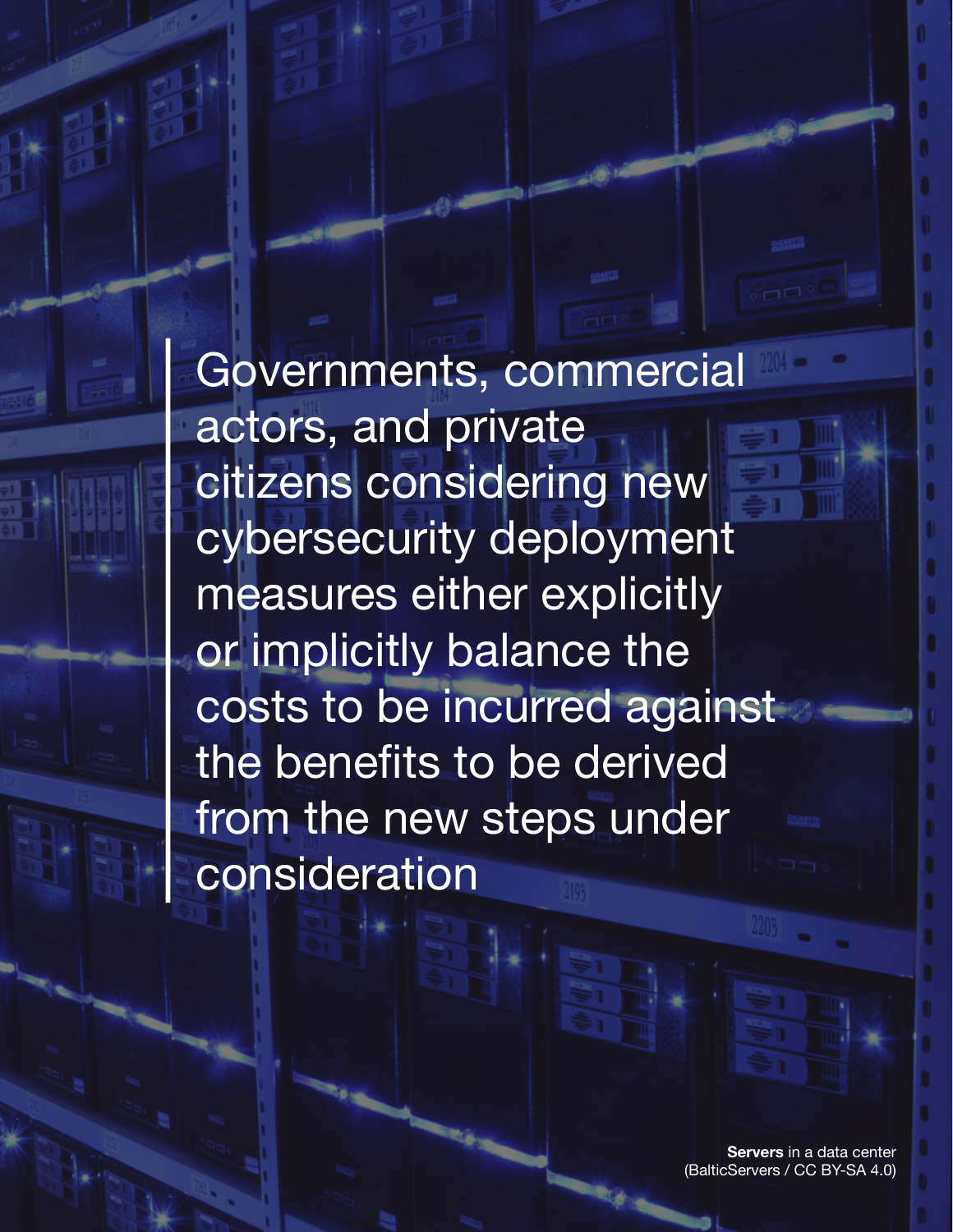# How Much Does a "Privacy" Weigh?

#### Paul Rosenzweig

Benjamin Franklin is famous, in part, for having said, "Those who would give up essential Liberty, to purchase a little temporary Safety, deserve neither Liberty nor Safety." Though historical evidence suggests Franklin's quote has been misinterpreted, $^1$  the aphorism has come to stand for the proposition that privacy and security stand in opposition to each other, where every increase in security likely results in a commensurate decrease in privacy, and vice versa.

Couched in those terms, the privacy/security trade-of is a grim prospect. We naturally want both privacy and security to the greatest extent possible. But Franklin tells us this is impossible — that privacy and security are locked in a zero-sum game where the gain of one comes only at the loss of the other.

Of course, this characterization is assuredly fawed; it is certainly possible to adopt systems that maximize both privacy and security in a Pareto optimal way. That is one of the reasons why so many privacy and security experts simply revile the "balancing" metaphor — it obscures more than it illuminates.

But let us, for now, put this debate aside and acknowledge that the balance metaphor is a partially accurate depiction of reality. At least in some instances, increases in security *do* necessitate decreases in privacy, and vice versa. The long-standing debate over encryption technology, for example, appears to be a clear case where tradeoffs are inherent to any policy decision.<sup>2</sup>

This acknowledgment challenges us in many ways, at least one of which has garnered only infrequent notice. It boils down to two questions: How do we measure privacy? How do we measure security? This short commentary highlights these questions and begins to outline some thoughts about its resolution.

These two queries would seem to be natural ones. After all, if we are going to trade security for privacy (or the reverse), we need to assign each a metric value of some

sort in order to judge whether the tradeoff is worthwhile. Most people, for example, might be willing to trade a tiny bit of privacy for a thousand-fold increase in security. Conversely, most would not likely be willing to sacrifce substantial privacy for a negligible security gain.

Buried in that commonsense consensus are some hard issues of measurement: What is a "tiny bit"? How do we measure a "thousand-fold increase"? And what makes something "substantial" or "negligible?"

#### **MEASURING SECURITY**

How do we quantify security? This fundamental question underlies almost all modern national and commercial security decisions. The cost-benefit analysis inherent in measuring security drives decisions on new car safety devices, airplane maintenance schedules, and the deployment of border security systems. Indeed, in a world where resources are fnite, some assessment of risk necessarily attends any decision — whether implicitly or explicitly.

What is true generally is equally true in the feld of cybersecurity. Governments, commercial actors, and private citizens considering new cybersecurity deployment measures either explicitly or implicitly balance the costs to be incurred — whether monetary or in terms of changes to enterprise efficiency  $-$  against the benefits to be derived from the new steps under consideration.

The problem with this rather straightforward account of enterprise decision-making is that no universally recognized and generally accepted metric exists to measure and describe security improvements. Unlike, say, the science of electricity, where the general safety of a new electric outlet can be measured and described in a way that can be replicated by others, security generally (and cybersecurity, in particular) remains more art than science.

For example, we can and do understand that a new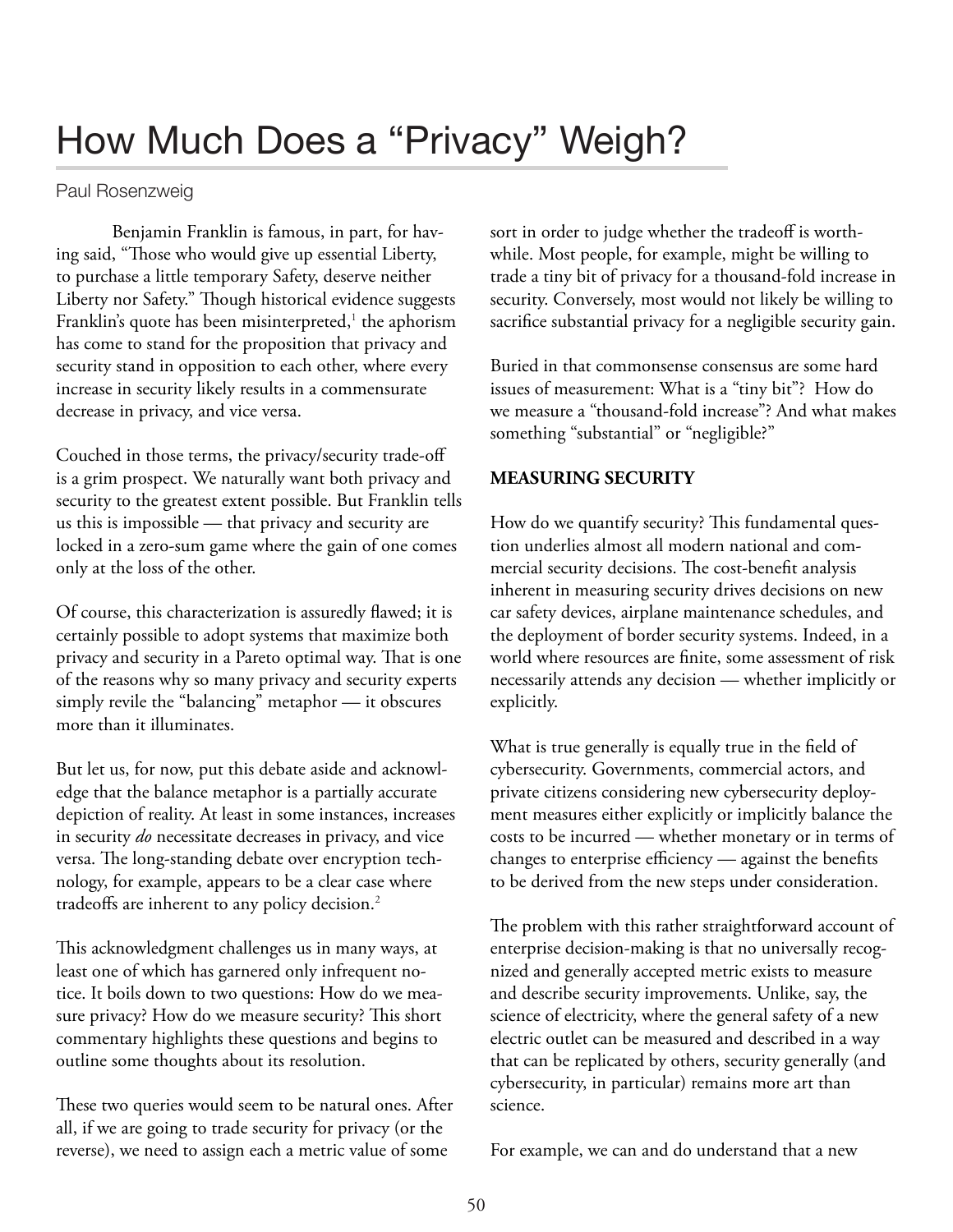

intrusion detection system improves the security of an enterprise, but we cannot say with any confdence by how much it does so. Likewise, we can and do say that any deployment of a new system — say, an upgrade to an accounting package — will bring with it unknown or previously nonexistent vulnerabilities that might manifest themselves. And yet again, we cannot with confdence measure the change.

Grappling with this challenge and others like it is fundamental to the maturation of an enterprise cybersecurity model. When a corporate board faces a security investment decision, it cannot rationally decide how to proceed without some concrete ability to measure the costs and benefts of its actions, nor can it choose between competing investments if the comparative value of those investments cannot be measured. Likewise, when governments choose to invest public resources in a security measure or otherwise regulate private-sector activities, they must do so with as much information as possible.

#### **MEASURING PRIVACY**

The same problems exist, to an even greater degree, when we turn to the question of measuring privacy.

To begin, privacy seems to be inherently less capable of measurement than security. At least in the security context, we can imagine some concepts that lead to neutral, objective metrics of success. Security might, for example, be measured by lives saved, intrusions prevented, crime reduced, or even malicious actors captured. We might even decide, in some contexts, that we care less about the harm caused by the security breach than we do about recovery from the breach, and thus choose a

security metric based on how quickly we can overcome the effects of a security failure. None of these measurements would be perfect, but in theory, we might begin the discussion.

In the case of privacy, we are more skeptical of the existence of neutral, objective metrics. This is, in part, because privacy is in many ways a hedonic value, which is to say that diferent individuals assess it in varying ways. Some would gladly trade personal data privacy for increased physical privacy, as evidenced by the fact that many participate in Global Entry and the Transportation Security Administration's (TSA) Pre-Check program, which allows the government to screen their data for threat indicators in exchange for an easier physical screening experience when traveling. Others, however, might make the contrary choice, preferring data privacy while accepting an increased compromise of their physical privacy. We know of no way of determining which one is "right" and which is "wrong" in that assessment.

Even more problematically, we might not only disagree as to which privacy value is superior, we might also disagree on the intensity of our preference. If one person feels strongly about his choice and another person is indiferent to the matter, that makes the privacy measurement difficult. In short, because people experience privacy very diferently, it is much harder to imagine a uniform, generally agreed-upon privacy metric.

One way we deal with this uncertainty now is to hide it behind ambiguous phrases that hint at metrics without any actually existing. Regulators in Europe, for example, ask whether privacy disclosures are "proportionate" or whether systems of privacy protection are "adequate." In some ways this is understandable — they are trying to